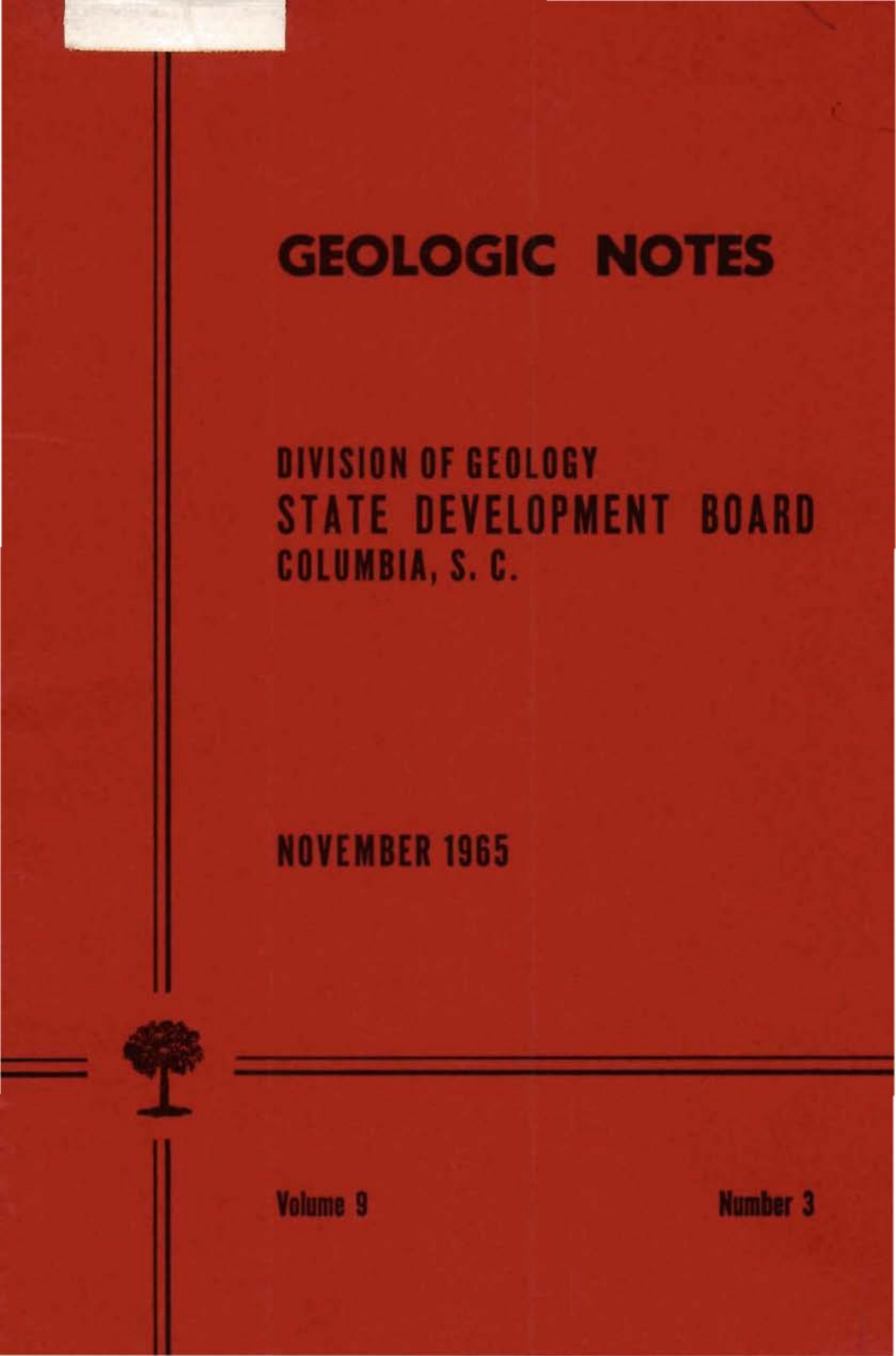## GEOLOGIC NOTES

| Volume 9 | November 1965 | Number 3 |  |
|----------|---------------|----------|--|
|          |               |          |  |

÷.

 $\bar{z}$ 

### CONTENTS

| Slump Features in the McBean Formation and Younger Beds,<br>Riley Cut, Calhoun County, South Carolina, by Henry |           |  |  |
|-----------------------------------------------------------------------------------------------------------------|-----------|--|--|
| S. Johnson, Jr. and S. Duncan Heron, Jr.                                                                        | 37-44     |  |  |
| Brick Raw Material Resources of South Carolina, by Henry S.<br>Johnson, Jr. and S. Duncan Heron, Jr.            | $45 - 52$ |  |  |

 $\sim 10^7$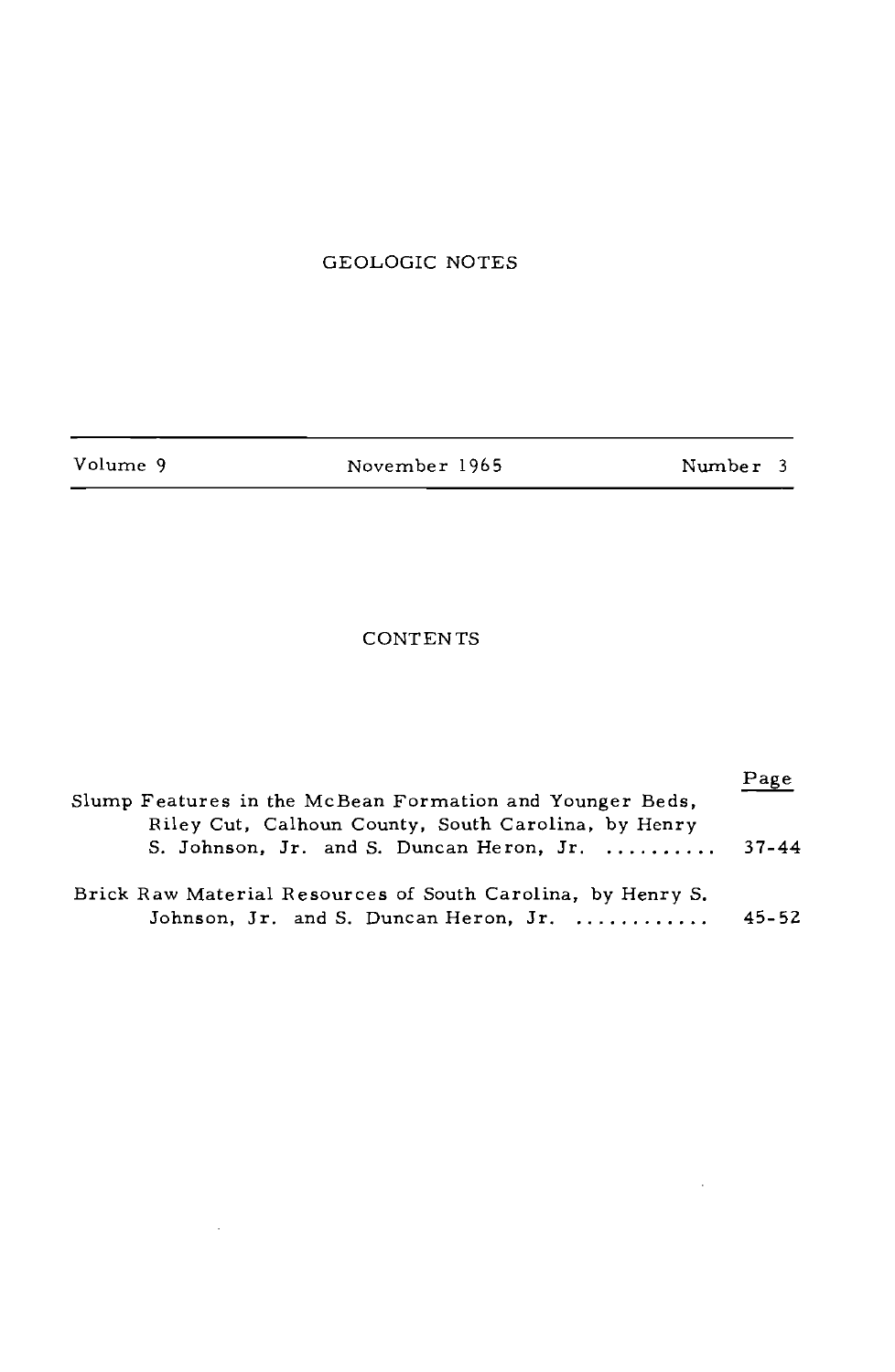## SLUMP FEATURES IN THE McBEAN FORMATION AND YOUNGER BEDS, RILEY CUT, CALHOUN COUNTY,

#### SOUTH CAROLINA

By

Henry S. Johnson, Jr. $\frac{1}{\cdot}$ and S. Duncan Heron,  $Jr.\frac{2}{r}$ 

#### **ABSTRACT**

The Riley Cut is located about five miles to the northwest of the Orangeburg Scarp in the upper Coastal Plain of South Carolina. The Eocene McBean Formation and younger {Miocene?) terrace sediments are exposed in a series of semi-symmetrical open-fold anticlines and synclines on the order of 75 to 200 feet across. Fractures and small faults are associated with the folds. Clastic dikes have filled some of the fractures and faults. *A* lower mottled zone reflects the form of the folds and developed before the folds. An upper mottled zone only partly reflects the form of the folds. Both mottled zones are interpreted as paleosols.

The folds probably formed as a result of the uneven letdown of beds in response to a differential removal of calcium carbonate from the underlying McBean Formation or possibly Santee Limestone.

#### INTRODUCTION

*A* cut on the Southern Railroad, 0. 4 mile NNE of Bench Mark 324 at Riley, South Carolina, and 2. 6 miles SSW of the center of St. Matthews, exposes an interesting sequence of marine Eocene beds and younger terrace sediments. This section has been studied in detail because it illustrates some of the problems of Coastal Plain stratigraphy, weathering, and structure.

The Riley Cut is located in the upper Coastal Plain about five miles to the northwest of the Orangeburg (Citronelle) Scarp (Doering, 1960; Colquhoun, 1962, p. 68; 1965, p. 19), a Miocene{?) shoreline feature. The upper Coastal Plain (northwest of the Scarp) is a dissected rolling terrain underlain by gently dipping Cretaceous and Eocene sediments. Non-marine older terrace units cap most of the hills to a maximum thickness of 20 to 30 feet. Southeast of the Scarp the lower Coastal Plain is flat and undissected. It is underlain by Eocene and Oligocene limestones and younger carbonate and clastic rocks of Miocene- Pleistocene age.

1/ State Geologist, Division of Geology, S. C. State Development Board Z/ Duke University, Department of Geology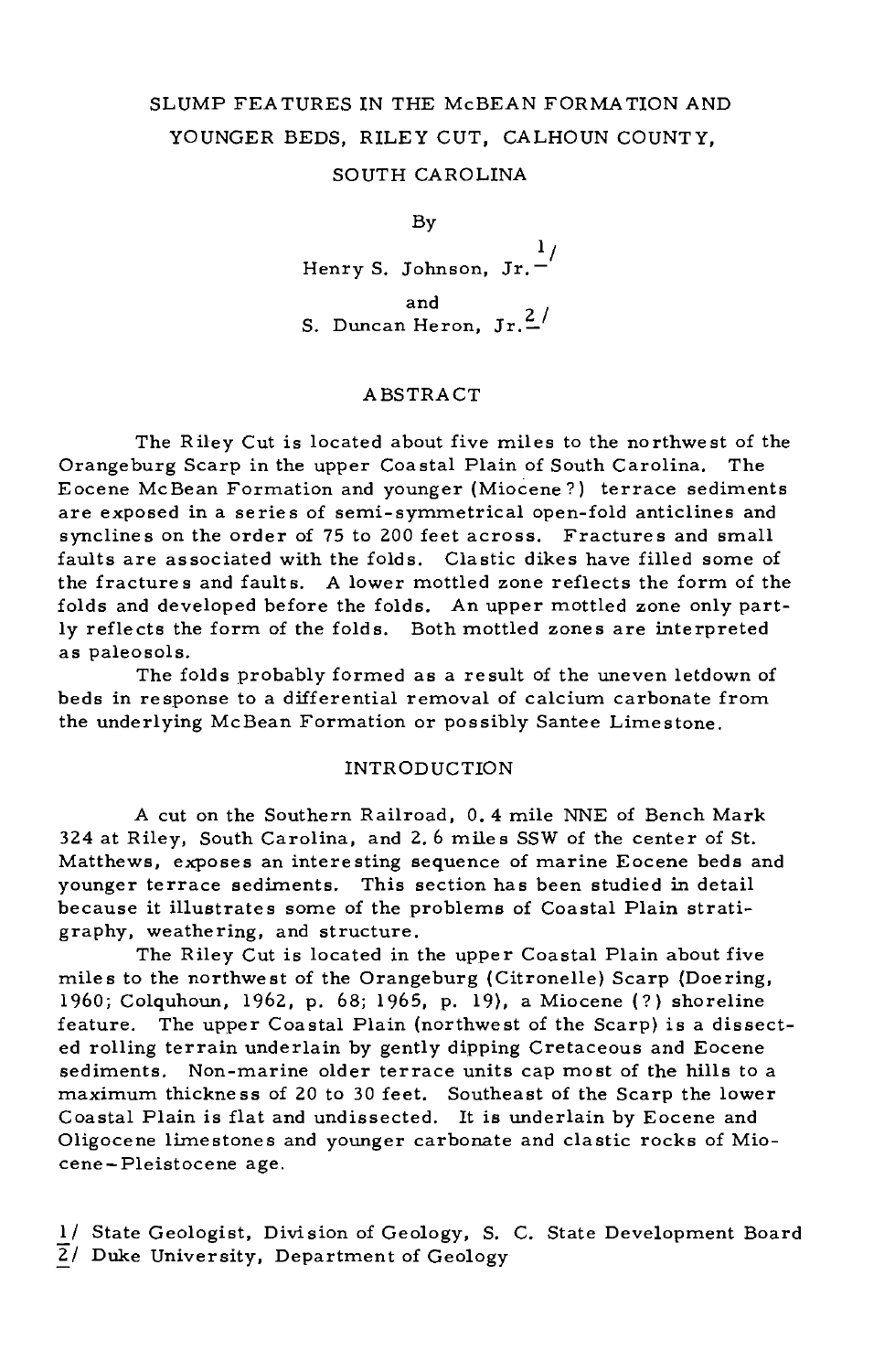Slump structures have been described in the Cretaceous Middendorf Formation (Heron, 1959), and the Eocene Black Mingo Formation of the upper Coastal Plain (Heron and Johnson, 1963). Topographic depressions (unrelated to Carolina Bays) are present in the outcrop area of the Warley Hill Formation in Calhoun and Orangeburg Counties.

#### LOCAL STRATIGRAPHY

The middle Eocene McBean Formation and Miocene(?) (Colquhoun, 1962, p. 74) terrace sediments form the exposed rocks in and near the Riley Cut, elevation about 330'. About 1 mile to the northeast the Warley Hill Formation is known to underlie the McBean Formation, the contact being at approximately 213' elevation {Figure 1). Three and one-half miles to the southeast the McBean Formation is underlain by the Santee Limestone. The general lithologies of each of these units is described in the auger hole logs of Fig. 1 and Fig. 2.

The general stratigraphic relations of the Santee, Warley Hill, and McBean Formations have been described by Pooser (1965). He has found the Warley Hill to be a quartzose, glauconitic, and calcareous unit that underlies, grades upward into, and intertongues with the Santee Limestone. The Santee Limestone is of middle Eocene age in the vicinity of the Riley Cut. The McBean Formation unconformably overlies the Santee Limestone northwest of the Orangeburg Scarp but it is absent southeast of the Scarp, apparently having been cut out by the Miocene(?) transgression that formed the scarp. Pooser (p. 19) believes that the McBean Formation is the near-shore facies of part of the downdip Santee Limestone.

#### SLUMP FEATURES

#### Sedimentary Units

Seven sedimentary units can be recognized in the Riley Cut (Figure 3). Units 1-5 are typical of the McBean Formation. Unit 7 is typical of the terrace deposits northwest of the Orangeburg Scarp. Unit 6 may be part of the McBean Formation or it may be another terrace unit. The bedding within each unit is poorly to moderately well developed, but the contacts between the units are usually sharp and serve to outline the structures. The basal contacts of units 6 and 7 appear to be unconformities.

#### Structures

A series of semi- symmetrical open-fold anticlines and synclines are clearly outlined by the contacts between the sedimentary units. The folds are on the order of 75 to 200 feet across.

Various fractures and small faults are associated with the folds. The fractures may in part have a dual origin. Most fractures were form-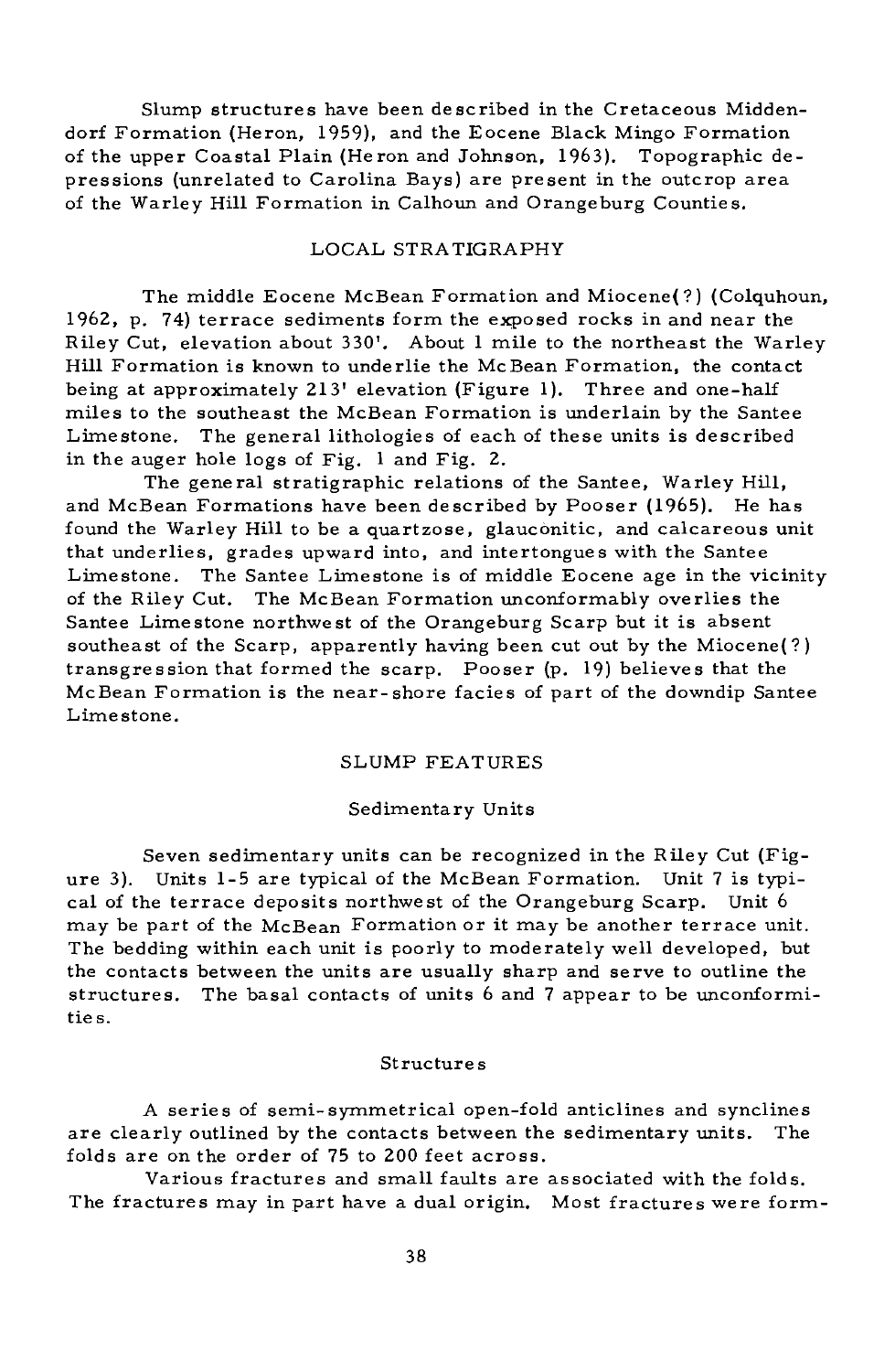#### DRILL HOLE LOG - CALHOUN COUNTY

Orill hole: CALHOUN #19 (power auger hole) Dote: May 28, 1962 Total depth: 60'

Lotolion • NE 1/4 St. Matthews 15' quad.; on edge of U.S. 601, 1. 4 mi. SSW of center of St. Matthews.

Collar elevation 246' (altimeter) Logged by: Henry S. Johnson, Jr.

Drilled by : Division of Geology, S. C. State Development Board

|                                   | Footoge           |        |                                    | Description                                                                                                                                                               |               |                                                                                                                                                                                                                                                         |                |
|-----------------------------------|-------------------|--------|------------------------------------|---------------------------------------------------------------------------------------------------------------------------------------------------------------------------|---------------|---------------------------------------------------------------------------------------------------------------------------------------------------------------------------------------------------------------------------------------------------------|----------------|
|                                   |                   |        | 246                                |                                                                                                                                                                           | o١            | 0-3': Sand, F, slightly clayey, dark brown to light yellow brown;<br>soil; contains sparse rounded quartz pebbles to I inch in diameter.                                                                                                                |                |
| EOCENE<br>$\blacksquare$<br>POST. |                   | $\sim$ | 236                                |                                                                                                                                                                           | ю             | 3-12': Sand, C, clayey to very clayey, red in upper portion be-<br>coming red brown downward; very tough drilling at 600-800 lbs.<br>pressure.                                                                                                          |                |
| CONGAREE MCBEAN FM.<br>EOCENE     |                   |        |                                    |                                                                                                                                                                           |               | 12-14': Sand, F, golden.                                                                                                                                                                                                                                |                |
|                                   |                   |        |                                    |                                                                                                                                                                           |               | 14-19': Clay, silty, semiplastic, yellow brown with greenish<br>tint; very tough drilling at 600-800 lbs. pressure.                                                                                                                                     |                |
|                                   |                   | POISIL | $\frac{226}{3}$<br>20<br>неклайн ? | $19-23'$ : Chert $(?)$ nodules or pebbles, up to $11/2$ inches in dia-<br>meter, creamy yellow to white, in matrix of dark brown silty<br>clay; drills with crunchy feel. |               |                                                                                                                                                                                                                                                         |                |
|                                   |                   | KN     | 216                                |                                                                                                                                                                           | 30            | 23-32': Clay, silty, dark brown; contains sparse fragments of<br>creamy yellow to white chert (?) (possibly contamination from<br>Unit 19-23'),                                                                                                         |                |
|                                   |                   |        | "RESIDUANT                         |                                                                                                                                                                           |               | 32-33': Clay, plastic, glauconitic, brownish black; drill dropped<br>almost as if in a cavity.                                                                                                                                                          |                |
|                                   | z<br>Įπ           |        | 206                                |                                                                                                                                                                           | 40            | $33 - 60$ .<br>Sand, glauconite, F-M, slightly clayey to very clayey,<br>yellow green to dark green; slightly calcareous in part; contains<br>occasional thin layers (1-2 inches thick) of green non-calcareous<br>clay and white hard limestone seams. |                |
|                                   | HILL<br>×<br>ARLE |        | 196                                |                                                                                                                                                                           | 50            |                                                                                                                                                                                                                                                         |                |
|                                   | ₹                 |        | $186 \pm 1$                        |                                                                                                                                                                           | 60            |                                                                                                                                                                                                                                                         |                |
|                                   |                   |        |                                    |                                                                                                                                                                           | <b>BOTTOM</b> |                                                                                                                                                                                                                                                         | Bottom at 60'. |
|                                   |                   |        |                                    |                                                                                                                                                                           |               | Remarks:<br>Water table at about 35'.                                                                                                                                                                                                                   |                |
|                                   |                   |        | 176                                |                                                                                                                                                                           | 70            | $\sim$ $\sim$ $\sim$                                                                                                                                                                                                                                    |                |

Figure 1. Drill hole log - Calhoun County, South Carolina

39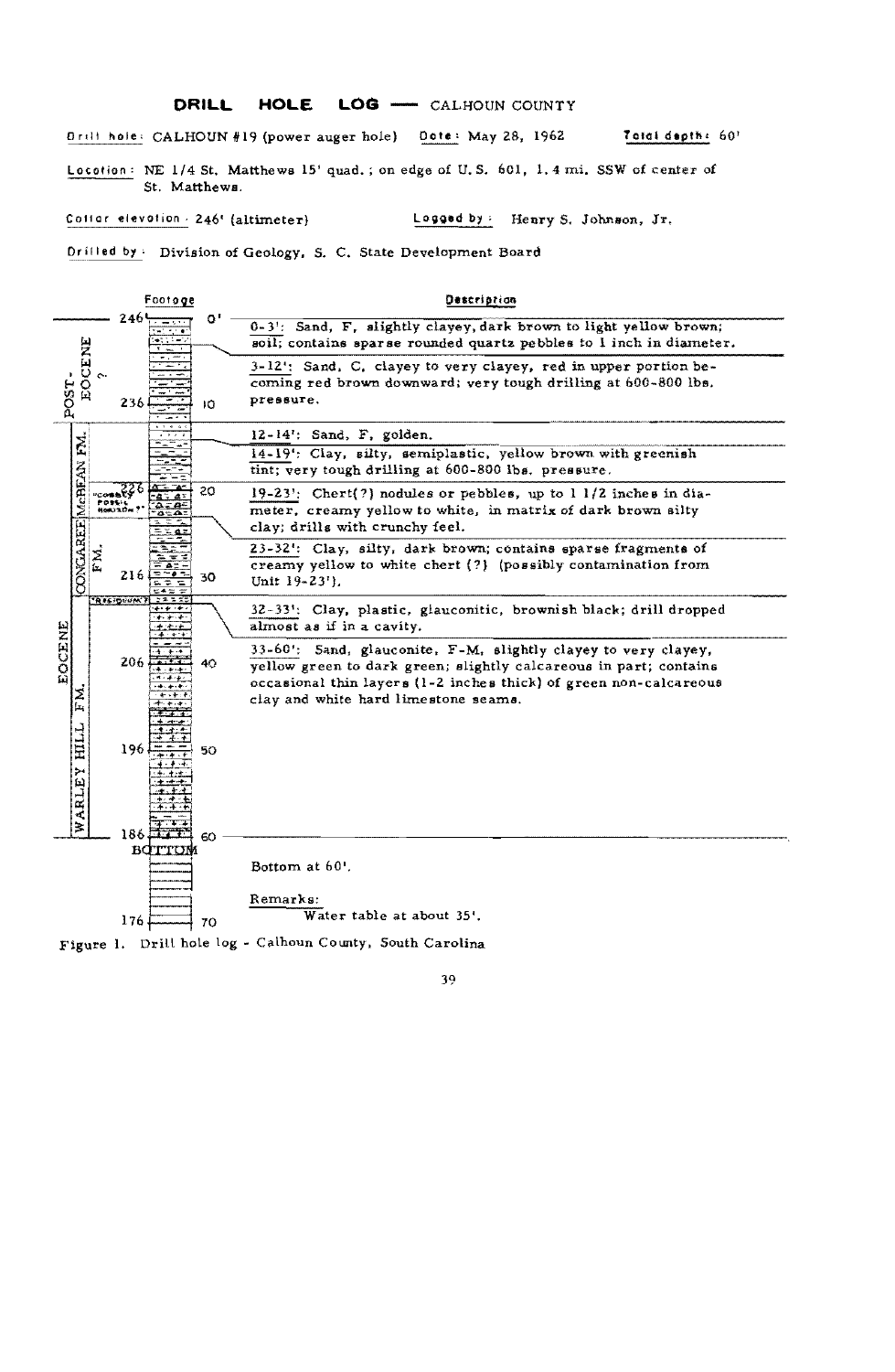DRILL HOLE LOG - CALHOUN COUNTY

Drill hole: CALHOUN #12 **Date: May 3, 1962** Total depth: 75'

Locotion: SE 1/4 St. Matthews 15' quad.; on County Road 45 at junction 291, 2.8 mi. N 80° E of Jamison.

Collor elevotion: 291' (spot elevation) Logged by: Henry S. Johnson, Jr.

Drilled by: Division of Geology. S. C. State Development Board



Figure 2. Drill hole log - Calhoun County, South Carolina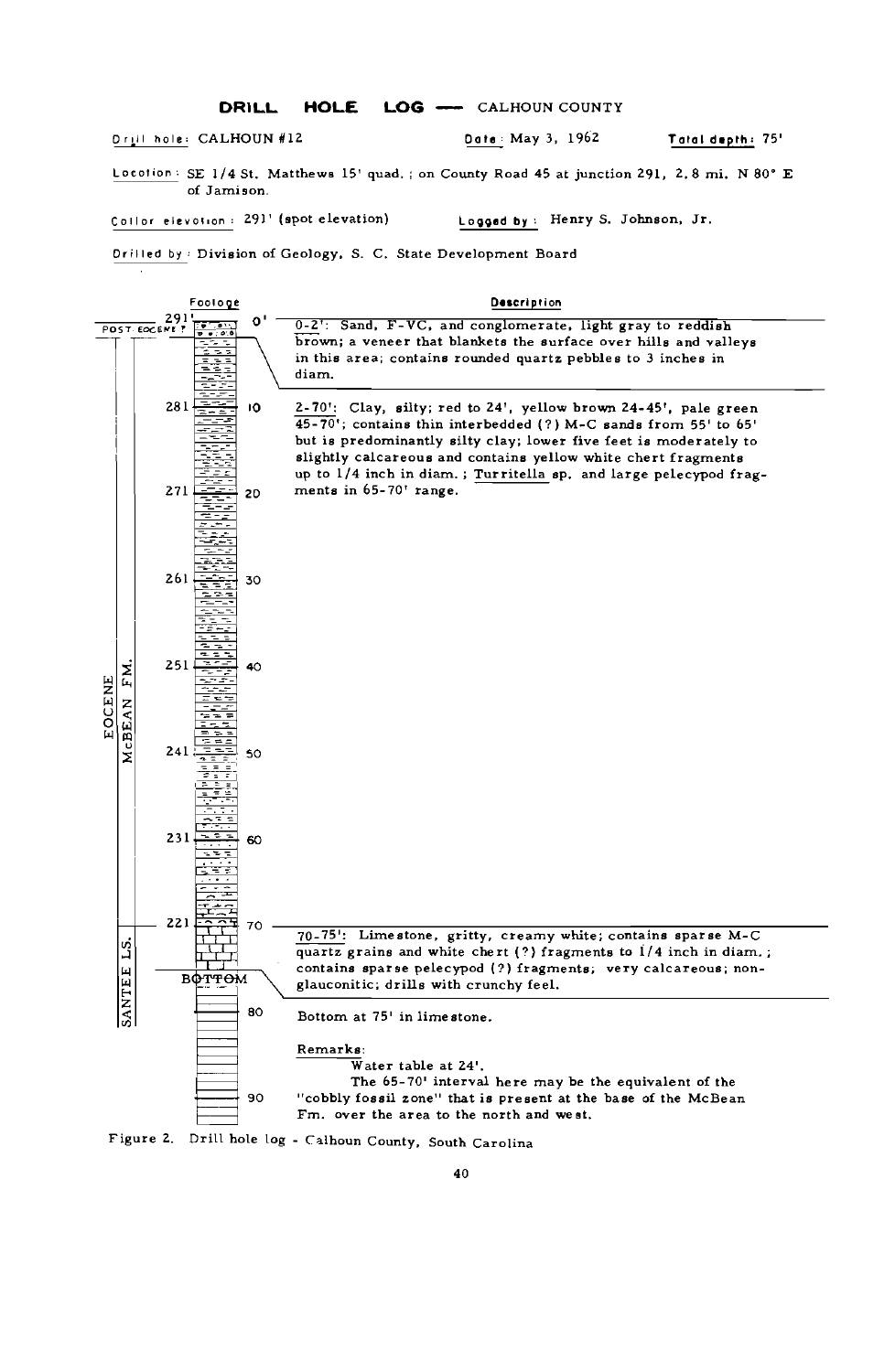ed during the period of fold development. Some fractures may be associated with the formation of mottled zones I or II, that is, a product of volume changes produced by soil forming processes. In any event most fractures are bleached, probably as a result of local reduction of iron oxide by ground water moving downward along the fracture zones.

Gravity faults with a maximum offset of about 18 inches are found at the 170, 190, and 535 foot marks (Figure 3). The fault at the 535 foot mark is also occupied by a clastic dike. One small thrust fault can be seen at the 340 foot mark (Figure 3). The apparent displacement on this fault is about 4 inches.

#### Mottled Zones

Two separate and distinct mottled zones can be seen in the Riley cut. Mottled zone I is developed in unit 6 and to some extent in unit 5. This mottling is strongly oriented normal to the bedding. Such a "picket fence" type of structure has been observed in the "purple-white" mottling at or immediately above the top of the Moenkopi Formation in the San Rafael Swell (Johnson, 1957, p 44). It is generally accepted as due to soil forming processes and where unrelated to the pre sent ground surface is considered a paleosol (Johnson, 1957; Schultz, 1963; Johnson, 1964).

The "picket fence" structure of mottled zone I was tilted by the folding and so must have developed before slumping.

Mottled zone II is developed in part of unit 7. The mottling is not as strongly oriented as in mottled zone I but does appear to be somewhat tilted and downwarped, thus indicating some additional slumping after formation of the paleosol.

#### Clastic Dikes

Clastic dikes similar to those described by Heron, Johnson, and Pooser (1965) are well developed in the Riley Cut. One of the dikes has filled a fault (Figure 3, 535 foot mark) but most others have filled fractures developed as a result of the slumping or as a result of the soil forming processes that formed the mottling.

#### Sequence of Events

The following sequence of events has been deduced from the Riley Cut:

- 1. Deposition of McBean Formation, units 1-5.
- 2. Unconformity (Local?).
- 3. Deposition of unit 6, probably McBean Formation.
- 4. Uplift, erosion, and development of paleosol in unit 6 ineluding formation of vertical "picket fence" type of mottling (mottled zone I) below unit 6a. Unit 6a may represent the A horizon associated with the underlying B mottled zone. A few scattered pebbles at the base of unit 6a could signify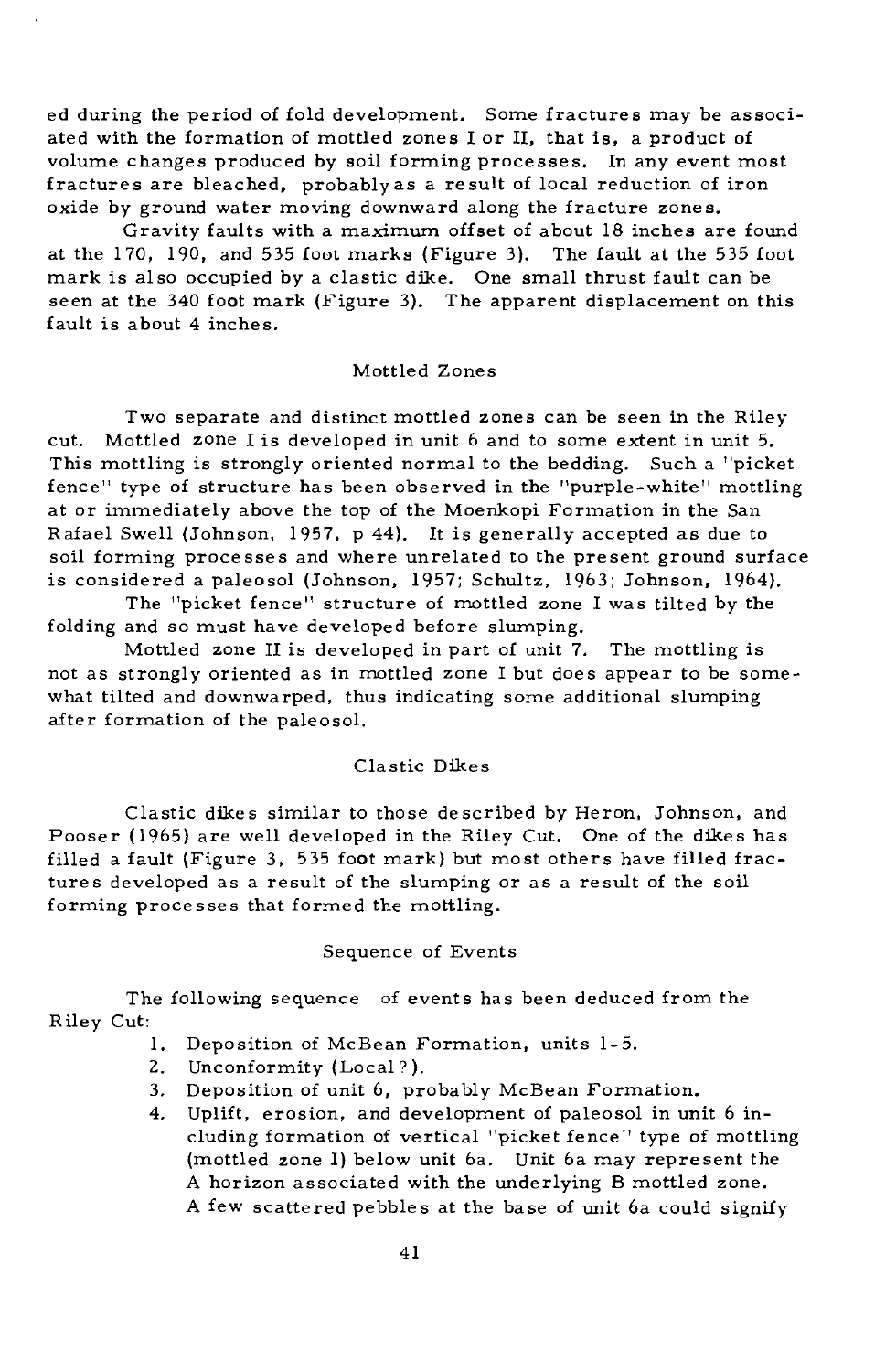local transportation during the time of soil formation. An alternate interpretation is that unit 6a is a separate sedimentation unit deposited after the weathering of unit 6.

- 5. Partial collapse of units 1-6 with formation of fractures.
- 6. Further weathering and bleaching of fractures and erosion (unconformity).
- 7. Deposition of unit 7.
- 8. Additional collapse with formation of larger and longer clastic dikes and other fractures. Concurrent weathering resulted in the formation of a soil profile on unit 7 including the formation of a B horizon, mottled zone II. Slight collapse continues.
- 9. Erosion and formation of present surface.

#### Genesis of Slwnping

The folds in the Riley Cut have formed as a result of the uneven letdown of the beds; that is, they are slump features. This is verified by ( 1) the lack of any regional extent to the folding; (2) the tilting of the mottled zones ("picket fence" structure) in accordance with the underlying folds, thus indicating that the folds are essentially features of the surface; (3) the presence of fractures and faults oriented and displaced so as to suggest formation as a result of letdown of the beds beneath the synclines (fractures tilt toward the synclines). The small thrust fault is no exception as it probably represents slight horizontal adjustment of unit 6 as it was let down into the adjacent syncline.

The anticlines were formed passively as a result of the slow dropping down of beds on either side into adjacent synclines. The slumping is probably caused by removal of calcium carbonate by solution in ground water. That the areas of solution were irregular is suggested by the lack of periodicity of the folds.

Pooser (1965, p. 19) has recognized the presence of "light weight" siltstones in the area where the McBean Formation overlies the Santee Limestone. Pooser attributes these siltstones to "the Santee Limestone that was incorporated within the basal McBean, but has subsequently been leached of its calcium carbonate content" (p. 19). The McBean is not now characteristically calcareous in South Carolina although it is highly calcareous in the type section in Georgia. Most of the calciwn carbonate originally present in the McBean in South Carolina has been removed by solution or locally replaced by silica.

Tongues of typical Santee Lime stone are also pre sent at a depth of about 70 to 90 feet in the general area of the Riley Cut. Slwnps due to leaching and collapse of this unit are conceivable but in view of the depth involved would seem likely to be more subdued than the folds seen in the Riley Cut.

Other conceivable ways in which the slwnps could have formed include (1) by volwne changes associated with solution of opal (Heron and Johnson, 1963), traces of which are known to be present in the McBean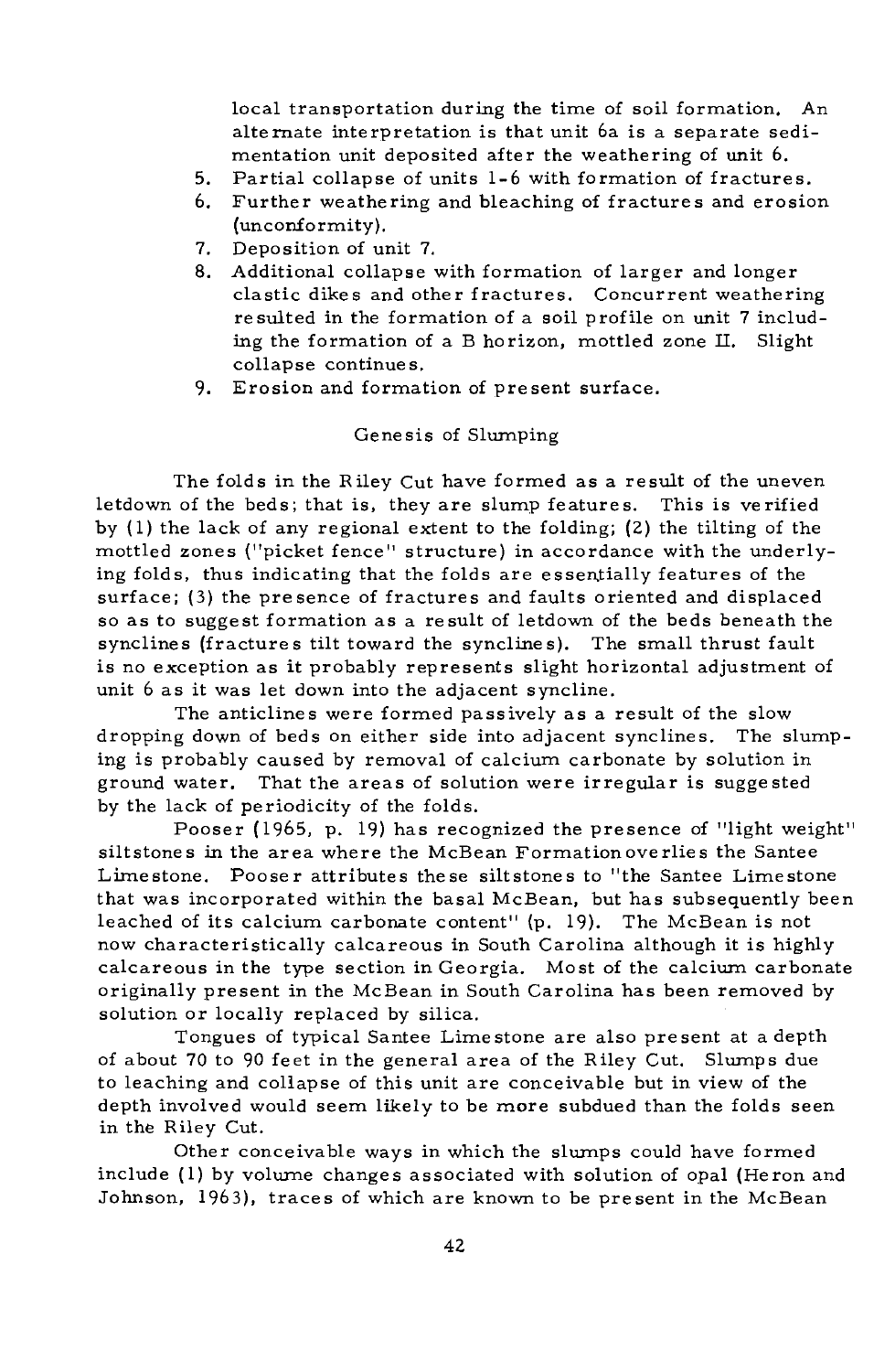



EXPLANATION OF SECTION

Miocene (?)

- 7. Sand, fine to very coarse, mottled pink and red, sparse rounded quartz pebbles up to 1/2 inch, locally abundant near base. 7b. Sand, fine to very coarse, clayey, mottled pink and red.
- Unconformity

Eocene {?)

McBean Formation (?)

- 6a. Sand, very fine to fine, pinkish; locally slightly clayey; scattered sparse small rounded quartz pebbles.
- 6. Sand, fine up to very coarse, very light yellow brown with gray-white mottling; locally clayey; sparse rounded quartz pebbles up to 4 inches with local concentration of quartz pebbles and coarse sand at or near base.

Unconformity

## Eocene

McBean Formation

- 5. Sand, fine to coarse, clayey, mottled pink, orange, red, grey, and yellowish green; sparse  $(5%)$  weathered feldspar grains common near base; irregular blebs of clay interpreted as clayey layers disturbed by boring organism.
- 4. Silt, clayey, slightly micaceous, light greenish gray with orange and red mottles.
- *3.* Sand, very fine to medium, silty, slightly clayey, slightly micaceous, gray with greenish tint.
- 2. Silt, very clayey, purple with red and pink mottling; contains sand blebs and irregular layers interpreted as disturbed by boring organisms.
- 1. Sand, very fine, clayey, micaceous, yellowish green.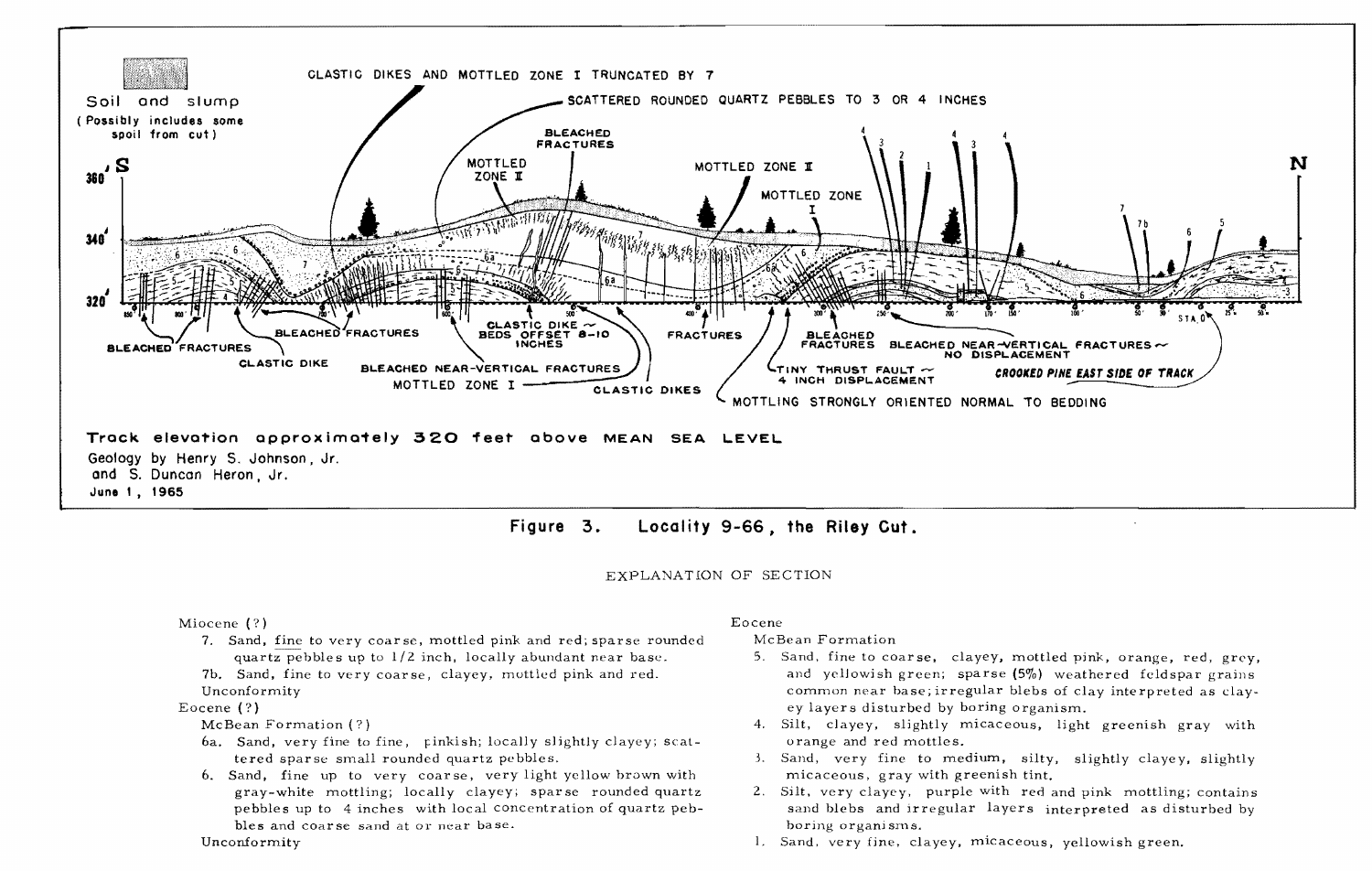Formation (Heron, Robinson, and Johnson, 1965, p. 2.4); (2) differential compaction of the McBean Formation, which is clay rich in this area; and (3) by plastic deformation of the clay rich McBean.

#### **CONCLUSIONS**

(1) Slumping similar to that in the Riley Cut is a common upper Coastal Plain phenomenon. In South Carolina it has been seen in the Cretaceous Middendorf Formation (Heron, 1959), the lower Eocene Black Mingo Formation (Heron and Johnson, 1963), the McBean Formation (this paper), and in the Warley Hill Formation outcrop area.

(2) The Riley Cut and many nearby exposures show that the "Citronelle Formation" of Doering (1960) is seldom over 20 feet thick in South Carolina.

(3) There are several periods of paleosol formation in this area. The oldest corresponds to the time interval after deposition of the Eocene beds and before deposition of the Miocene (?) terrace deposit. The youngest paleosol formed in the time interval after deposition of the terrace deposit and before the formation of the present surface.

(4) The clastic dikes so common in this part of South Carolina can be (a) associated with the formation of the soil profile and, (b) formed by filling of fractures associated with collapse features.

#### REFERENCES CITED

Colquhoun, D. J., 1962, On surficial sediments in central South Carolina, A progress report: Geologic Notes, Div. of Geology, S.C. State Dev. Bd., v. 6, p. 63-80.

, 1965, Terrace sediment complexes in central South Carolina: Guidebook for Atlantic Coastal Plain Geological Association Field Conference, 1965: Univ. of South Carolina, Columbia, 62 p.

- Doering, John A., 1960, Quaternary surface formations of southern Fart of Atlantic Coastal Plain: Jour. Geol., v. 68, p. 182-202.
- Heron, S. Duncan, Jr., 1959, A small basement cored anticlinal warp in the basal Cretaceous sediments near Cheraw, S. C.: Geologic Notes, Div. of Geology, S. C. State Dev. Bd., v. 3, no. 4, p. 1-4.
- Heron, S. Duncan, Jr., and Johnson, Henry S., Jr., 1963, Nature and origin of the slump structures in the Black Mingo Formation of South Carolina: Southeastern Geology, v. 4, p. 199-212.
- Heron, S. Duncan, Jr., Johnson, Henry S., Jr., and Pooser, W. K., 1965, Clastic dikes in the western Coastal Plain of South Carolina (Abstract): Program, S. E. Sect., Geol. Soc. America, Nashville Meeting.
- Johnson, HenryS., Jr., 1957, Uranium resources of the San Rafael District, Emery County, Utah - a regional synthesis: U. S. Geol. Survey BulL 1046-D, p. 37-54.

<sup>1964,</sup> Alteration of Chinle siltstone and uranium emplacement, Arizona and Utah: Discussion, Bull. Geol. Soc. America, v. 75, p. 775-776.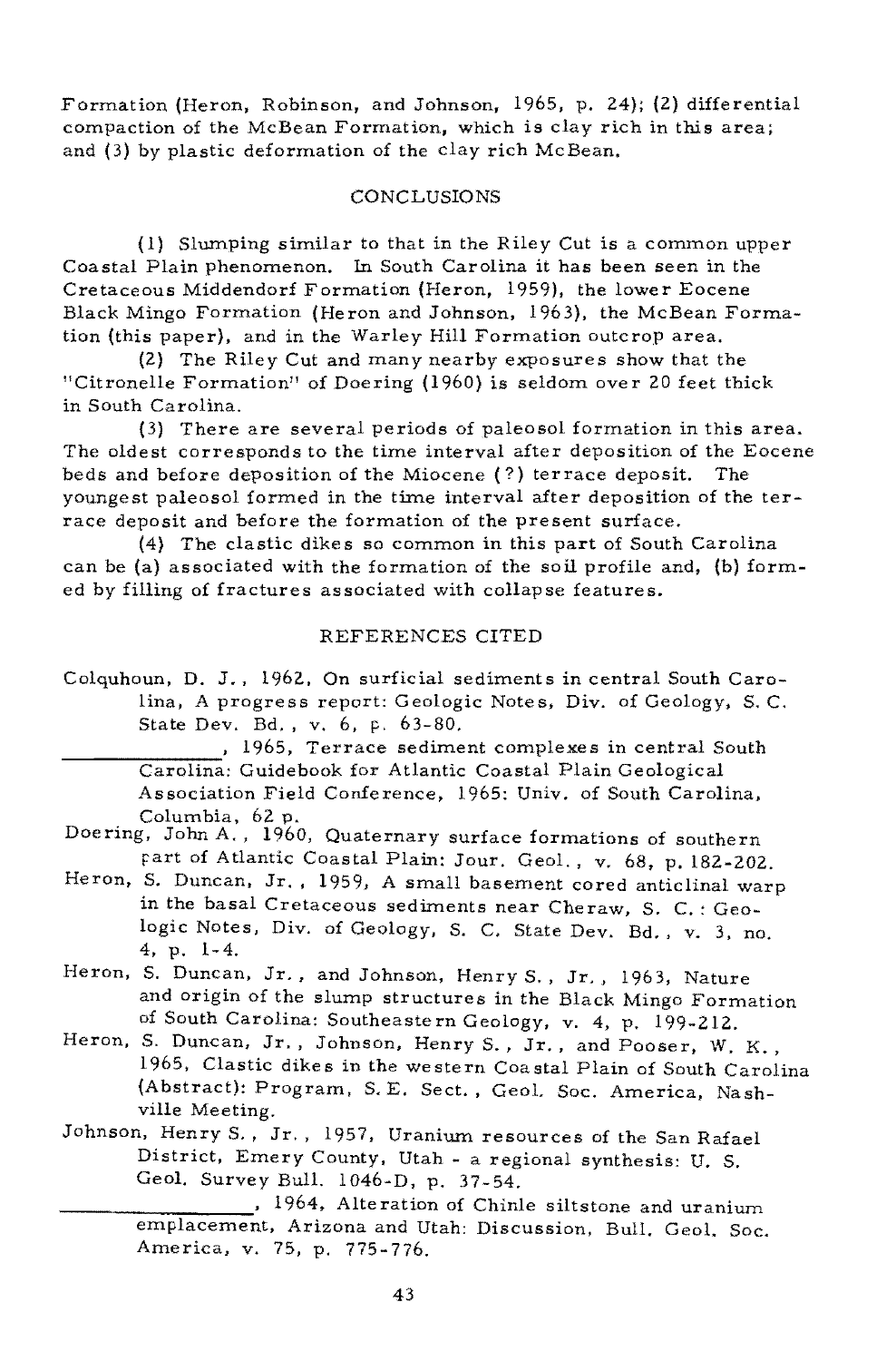- Pooser, W. K., 1965, Biostratigraphy of Cenozoic Ostracoda from South Carolina: Univ. Kansas Paleontological Contributions, Arthropoda, Article 8, 80 p.
- Schultz, Leonard G., 1963, Clay minerals in Triassic rocks of the Colorado Plateau: U. S. Geol. Survey Bull. 1147-C, p. Cl-C7l.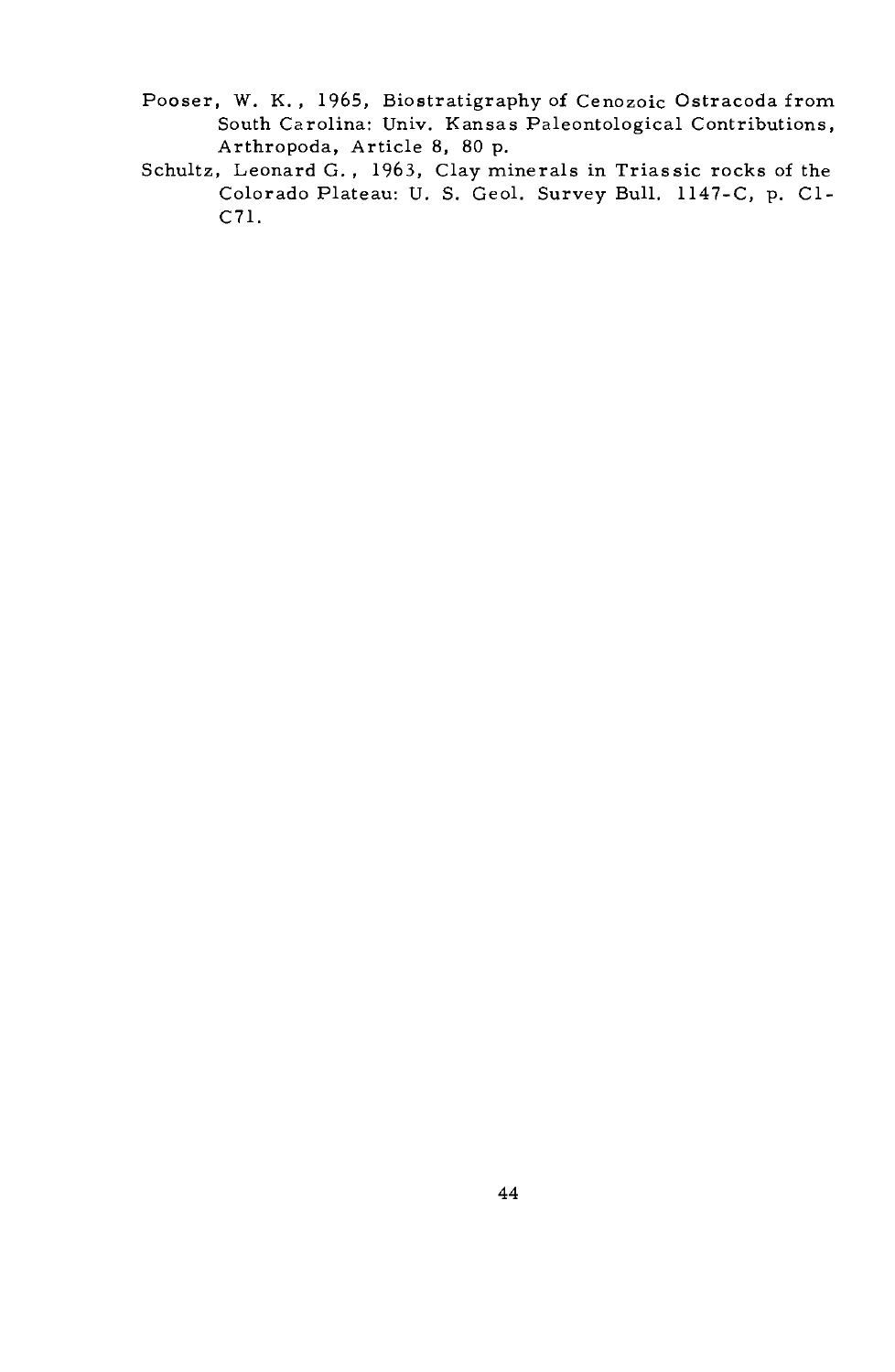#### BRICK RAW MATERIAL RESOURCES OF SOUTH CAROLINA

By

Henry S. Johnson,  $Jr.\frac{l}{r}$ S. Duncan Heron, Jr. <sup>2</sup>/

#### INTR OD UC TION

At the beginning of the Colonial period in South Carolina and for many years thereafter bricks were made for construction purposes in hundreds of small plantation, community, or behind-the-barn operations. Any clayey material readily at hand and plastic enough to be formed and to hold its shape during firing was used. Color and texture were incidental and accidental. Even so some attractive brick were made at this time.

With the change to large volume, highly competitive brick production many of the local raw material sources became unusable because of the limited volume and variable quality of the material. Large, homogeneous deposits of suitable raw materials were sought, found, and developed - shale, for instance. Now with the ever increasing need for a variety of colors and textures, large homogeneous deposits of shale or clay are not enough. Additional clay and mineral types that can be added to the base raw material are needed to provide workability and the colors and textures that can command premium prices and fulfill the needs of the consumer.

Sources of the necessary clay and mineral additives for the brick manufacturer are many and varied, but because of freight costs today's brick producer should take advantage of the raw materials that are within easiest reach.

The purpose of this paper is to point out the sources of brick raw materials, including clay and mineral additives, in South Carolina.

#### GEOLOGIC SETTING OF SOUTH CAROLINA

Geologically South Carolina can be subdivided into three provinces. From southeast to northwest these are the Coastal Plain, Piedmont, and Blue Ridge (Figure **1).** The rocks and general geology of the Blue Ridge and Piedmont provinces are essentially the same and can be combined for discussion of ceramic raw materials. There are then two broad geologic divisions  $-$  (1) the crystalline rock terrane of the Blue Ridge and Piedmont and (2) the sedimentary rock terrane of the Coastal Plain. The dividing line between the two terranes is known as the "Fall Line" (Figure **1** ).

1/ Division of Geology, S. C. State Development Board

 $\overline{2}$  Department of Geology, Duke University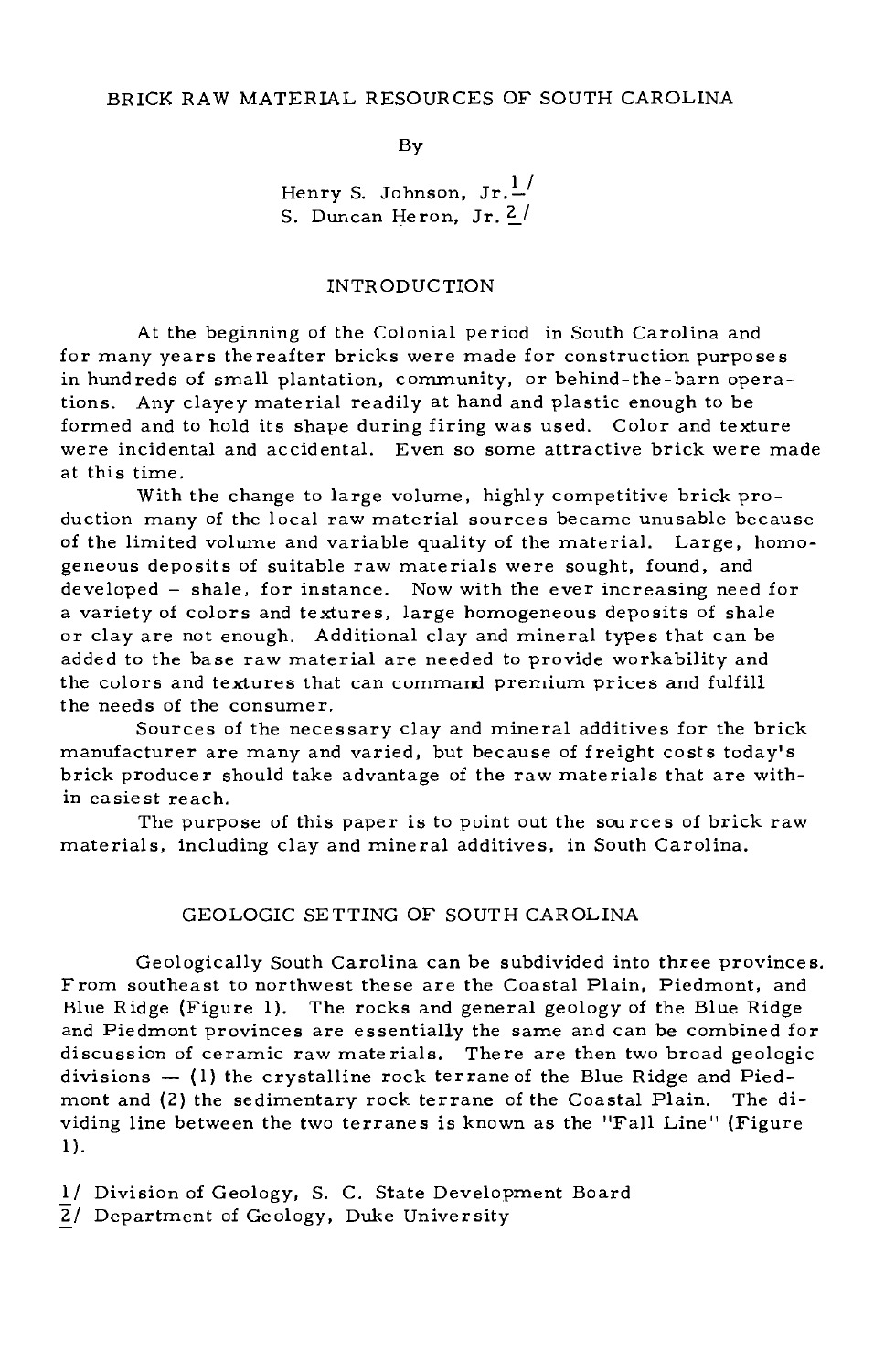

Figure 1. Major physiographic divisions of South Carolina.



Figure 2. Major geologic belts of the Piedmont.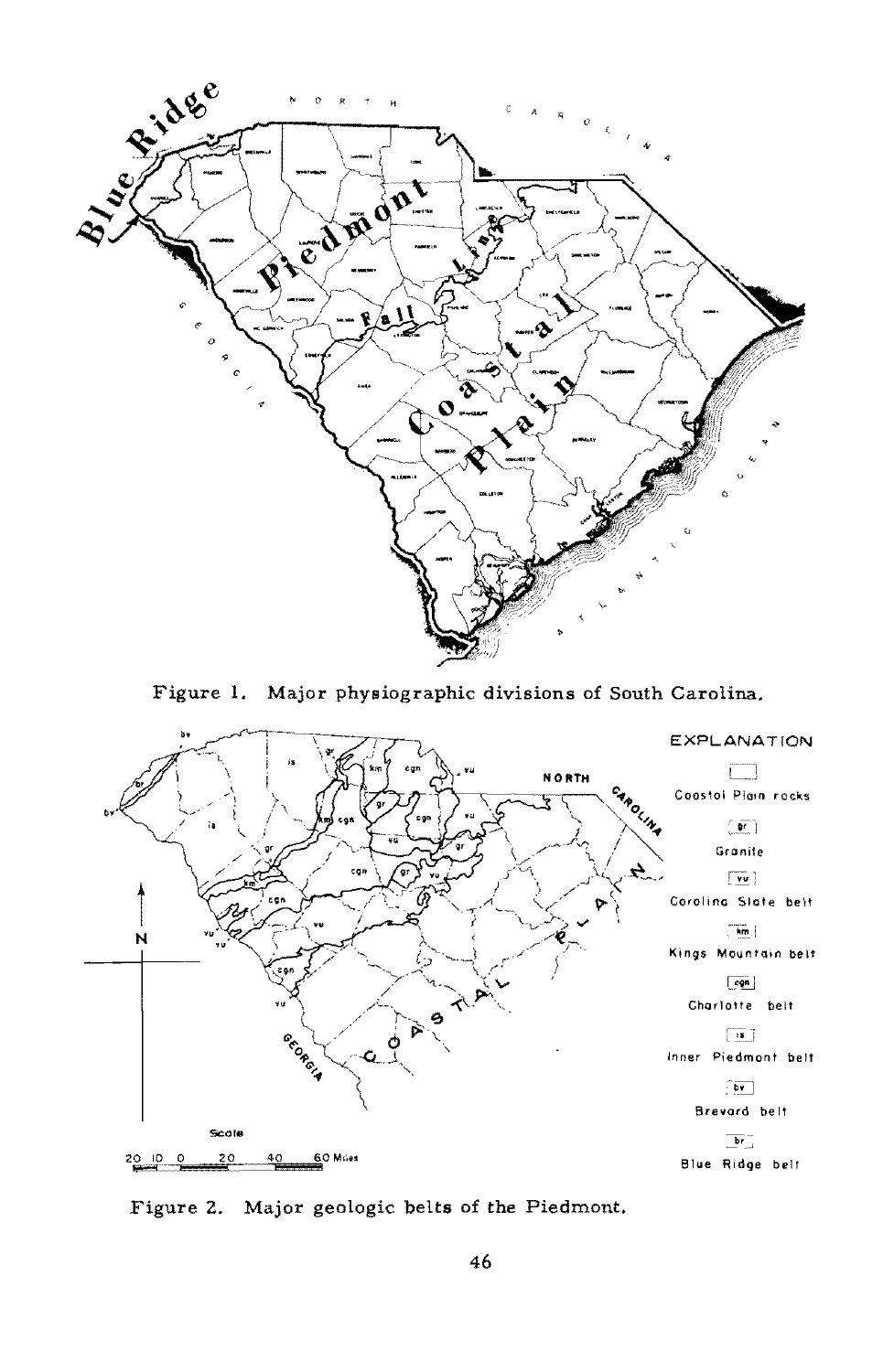#### Blue Ridge and Piedmont

The Blue Ridge and Piedmont area is made up of crystalline igneous and metamorphic rocks. In general there are broad bands, many miles wide, of ratber coarsely crystalline granites, schists, and gneisses alternating with broad bands of finer grained rocks called slate, shale, phyllite, argillite, or sericite schist.

#### Coarse Grained Rocks

The granites, schists, and gneisses have in many places weathered to clayey soils and saprolite (rock weathered in place to clayey, porous residual material that still shows the texture and structure of the original rock). The soil and saprolite vary in sand content depending on the amount and grain size of quartz in the original rock. Because of thin quartzose character many of these weathered coarse grained crystalline rocks are not suitable for ce ramie use without considerable beneficiation. Some may be used effectively as additives, a point to be considered below.

#### Fine Grained Rocks

The fine grained rocks of the Blue Ridge and Piedmont are confined essentially to three broad bands known as the Brevard Belt, Kings Mountain Belt,and Carolina Slate Belt (Figure 2). The principal brick raw materials in these belts are shale, sericitic kaolin, sericite schist, and manganese schist.

Shale. - The Carolina Slate Belt (Overstreet and Bell, 1965, p. 18-29) has the largest reserves of shale, but it also occurs in tremendous tonnages in the Brevard and Kings Mountain belts. Shale is usually an excellent basic ingredient for brick manufacture. It is easily minable and has reasonably low drying and firing shrinkage. It generally provides a rather limited range of reddish colors and is sometimes troublesomely lacking in plasticity.

Sericitic Kaolin. - Small to medium size deposits of sericitic kaolin can be found in the Fall Line zone at or near the Carolina Slate Belt- Coastal Plain contact. It is less refractory than pure kaolin and fires to white or off-white color. It can be used as an extender of kaolin in buff brick bodies where kaolin is in short supply or where a lower firing temperature is needed. It is reported that the clay from some of these deposits may cause brick to effloresce a green color. Each deposit should be checked for this characteristic.

Sericite Schist. - Some sericite schist is similar to the sericitic kaolin and may be its unweathered parent material. Sericite schist is composed of fine grained quartz and fine muscovite mica (called sericite).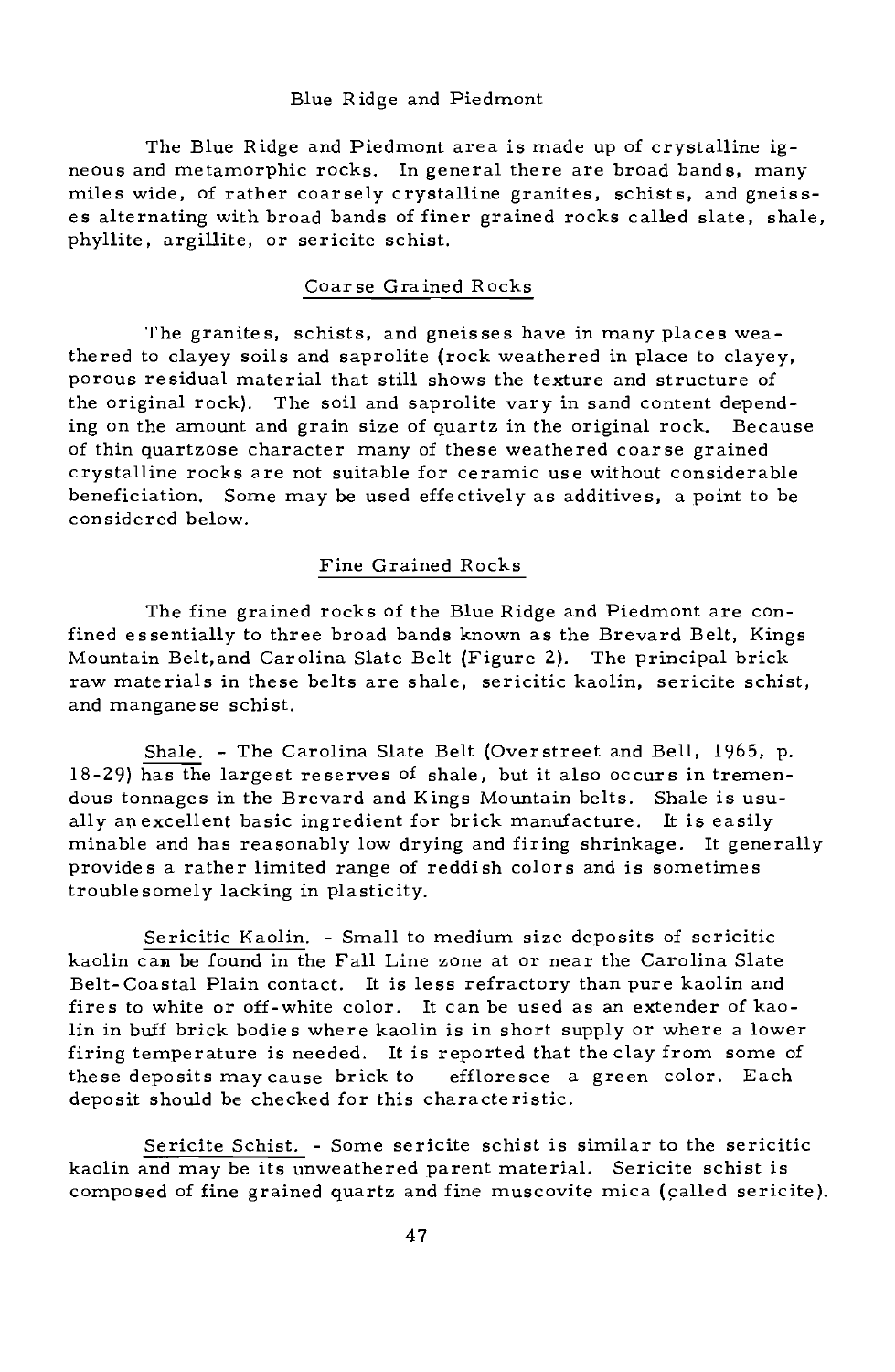It is white in color and generally light firing at low temperatures. It has low plasticity and consequently low shrinkage. It may be used as an additive or basic ingredient in buff brick or tile.

Manganese Schist. - Manganese schist deposits are known in the Kings Mountain belt and may be present in the Brevard Belt as well. This additive gives purplish brown to black colors.

#### Plastic Clays

Both the coarse and fine grained mafic (basic) rocks of the Piedmont commonly weather to plastic reddish to brown clays. These rocks include gabbro and amphibolite of the Charlotte Belt and basic volcanic rocks of the Kings Mountain and Carolina Slate Belts. The clay has considerable potential as an additive to increase plasticity of shales.

#### Piedmont River Clays

Silty to sandy plastic kaolinitic clays are present in many creek and river floodplain deposits, especially in the Piedmont although some deposits may occur in the Blue Ridge. The floodplain clays are commonly variable in sand content and are seldom over a few feet in thickness, but considerable tonnage may in some instances be obtained over a large area within the floodplains of the larger rivers. The clay is frequently suitable as a basic raw material for brick manufacture or as an additive to give plasticity to shale.

#### Other Additives

The Blue Ridge and Piedmont offers a variety of materials useful in some brick products. These include (l) granite screenings, available at large granite quarries, suitable in some instances as a flux or a filler to reduce shrinkage; (2) ground feldspar useful as a flux; (3) dolomite, another useful flux, and (4) pyroxene, amphibole, and epidote, useful as additives for reducing shrinkage.

#### COASTAL PLAIN

The rocks of the Coastal Plain are of sedimentary origin, and they have not been disturbed or recrystallized as have those of the Blue Ridge and Piedmont. The Coastal Plain rocks may be grouped into about 12 natural units or formations (Heron, Robinson, and Johnson, 1965, p. 12). Each of these formations represents material deposited during a certain period of time and under certain general environmental conditions. The oldest exposed formations are of Cretaceous age (about 100 million years old), and these are in general overlain southeastward by successively younger formations (Figure 3). The beds dip gently toward the sea but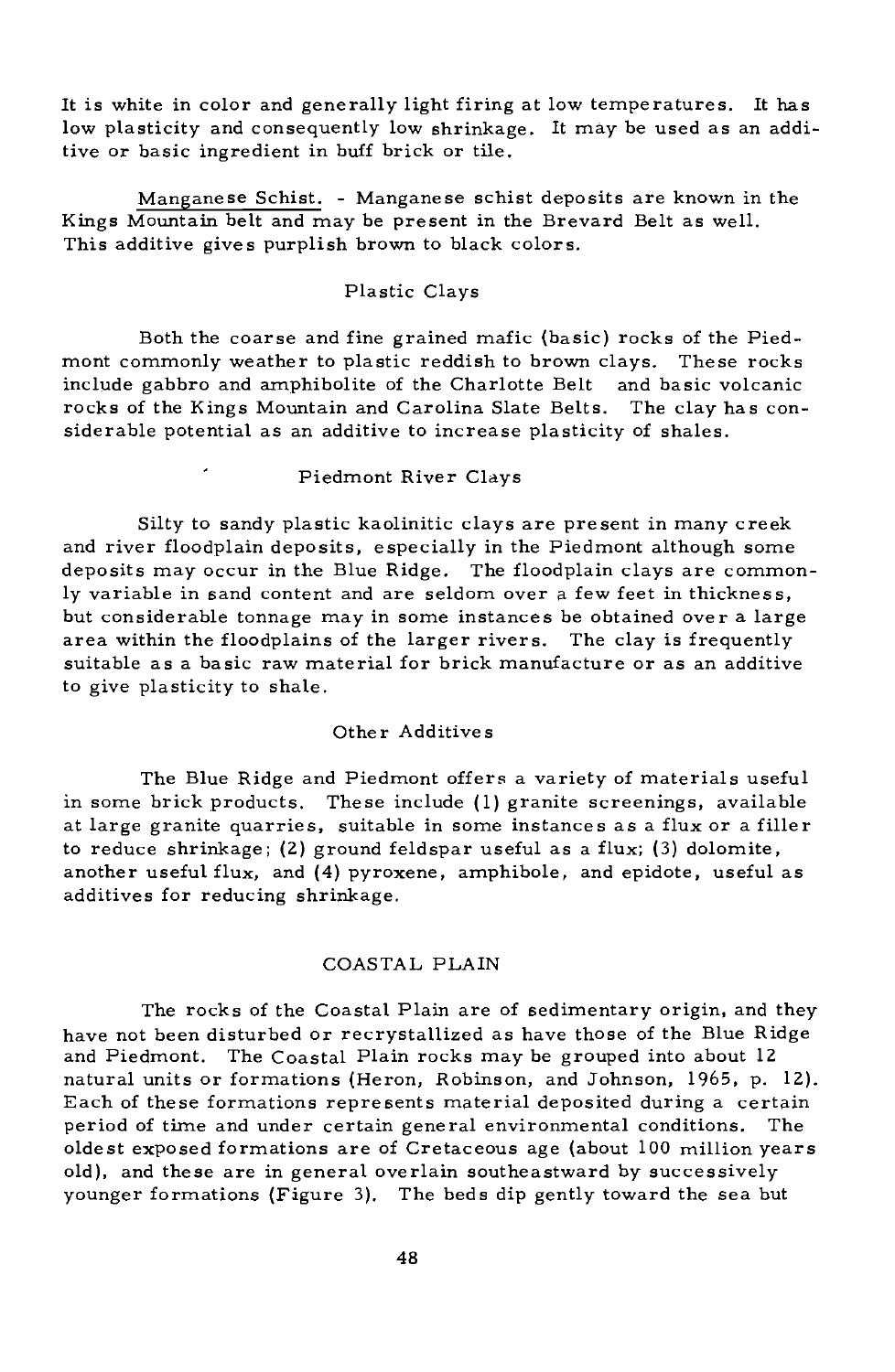

Figure 3. Generalized geologic map of the Coastal Plain of South Carolina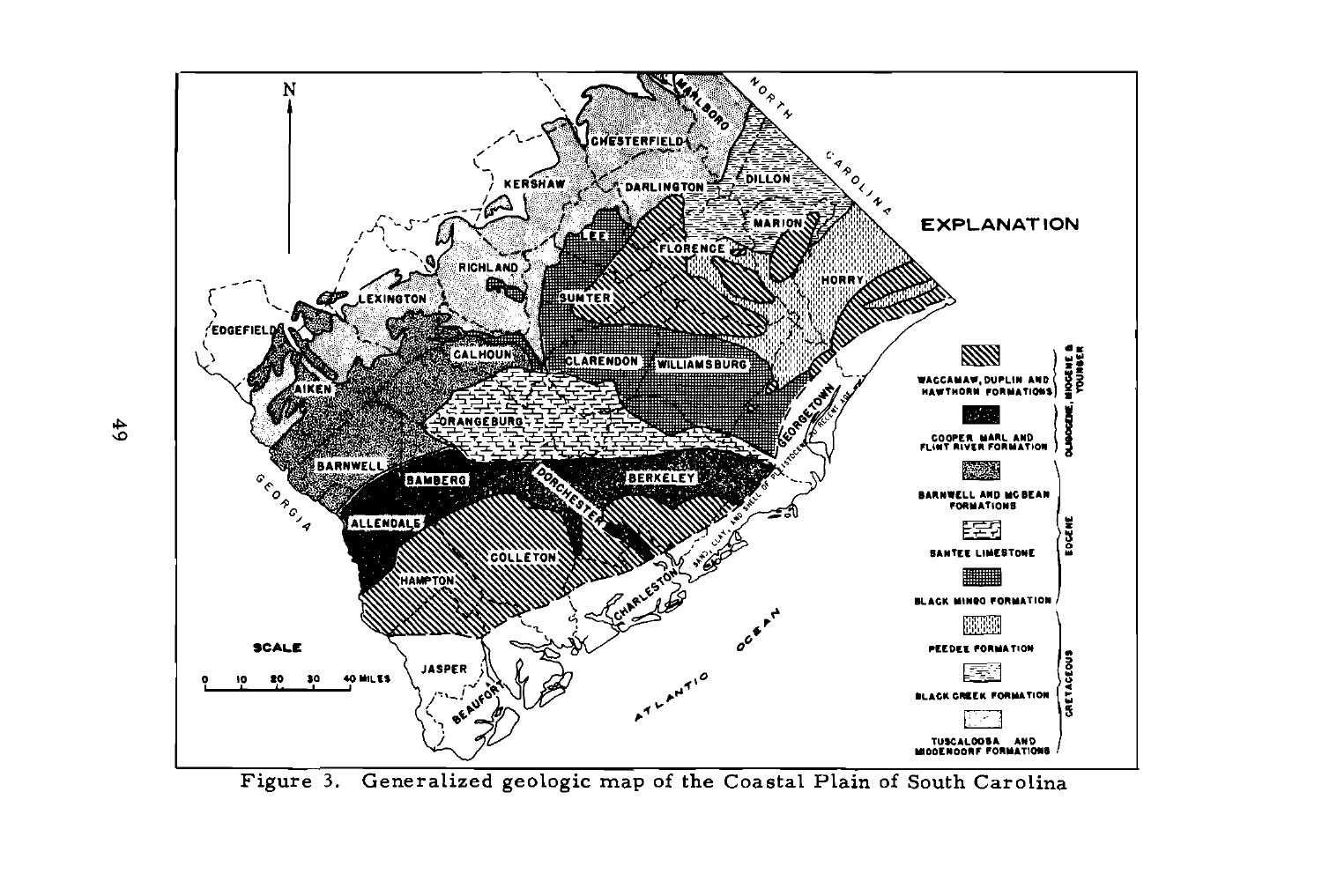within any limited area they are essentially horizontal. The oldest Cretaceous beds, which crop out near the "Fall Line", are ancient river deposits; but most of the other Coastal Plain deposits were laid down in shallow seas. Modern river floodplain deposits (Heron, Robinson, and Johnson, 1965, p. 30) cut across and overlie older Coastal Plain formations.

Mineralogically, and to a large extent ceramically, the brick raw materials of the Coastal Plain may be grouped into three broad categories: (1) kaolinitic clays, (2) montmorillonitic clays, and (3) opal claystone. Each type has distinctive properties, but there is commonly a certain amount of mixing of the types with consequent integradation of ceramic properties. In general the kaolinitic clays occur in ancient stream deposits and represent river floodplains. Montmorillonitic clays are characteristic of marine deposits. Opal claystone is essentially confined to the Black Mingo Formation of Eocene age.

#### Kaolinitic Clays

The South Carolina Coastal Plain kaolinitic clays are high in the clay mineral kaolinite. Montmorillonite and illite are usually present in small amounts. The working and firing properties are characteristic of kaolinite - that is, low water of plasticity, low drying and firing shrinkages, low to medium dry strength, and medium to high maturing temperatures. These properties are significantly altered with increasing quantities of montmorillonite.

The occurrence of sedimentary kaolin of high purity is limited to the non-marine Cretaceous sediments of the Middendorf (Tuscaloosa) Formation (Figure 3). High kaolinitic clays are also found in the floodplain deposits of rivers that flow out of the Piedmont and across the Coastal Plain (Peedee, Wateree, etc.). These clays usually have montmorillonite as an impurity and consequently are plastic and red firing. The main disadvantage of these clays is the possible lack of homogeneity, especially in the sand content.

#### Montmorillonitic Clays

Montmorillonite is a super clay material and as such is a useful additive to modify the characteristics of shales, kaolin, etc. Most montmorillonitic clays contain more than 25 percent montmorillonite but as little as 5 percent by weight of montmorillonite may significantly alter the physical and firing characteristics of a clay material.

The characteristics of a high montmorillonitic clay are generally undesirable for they have high water of plasticity, high drying and firing shrinkages, high dry strength, and low maturing temperatures. They are commonly hydroscopic and can pick up large amounts of water from a humid atmosphere. On firing montmorillonitic clays often vesiculate.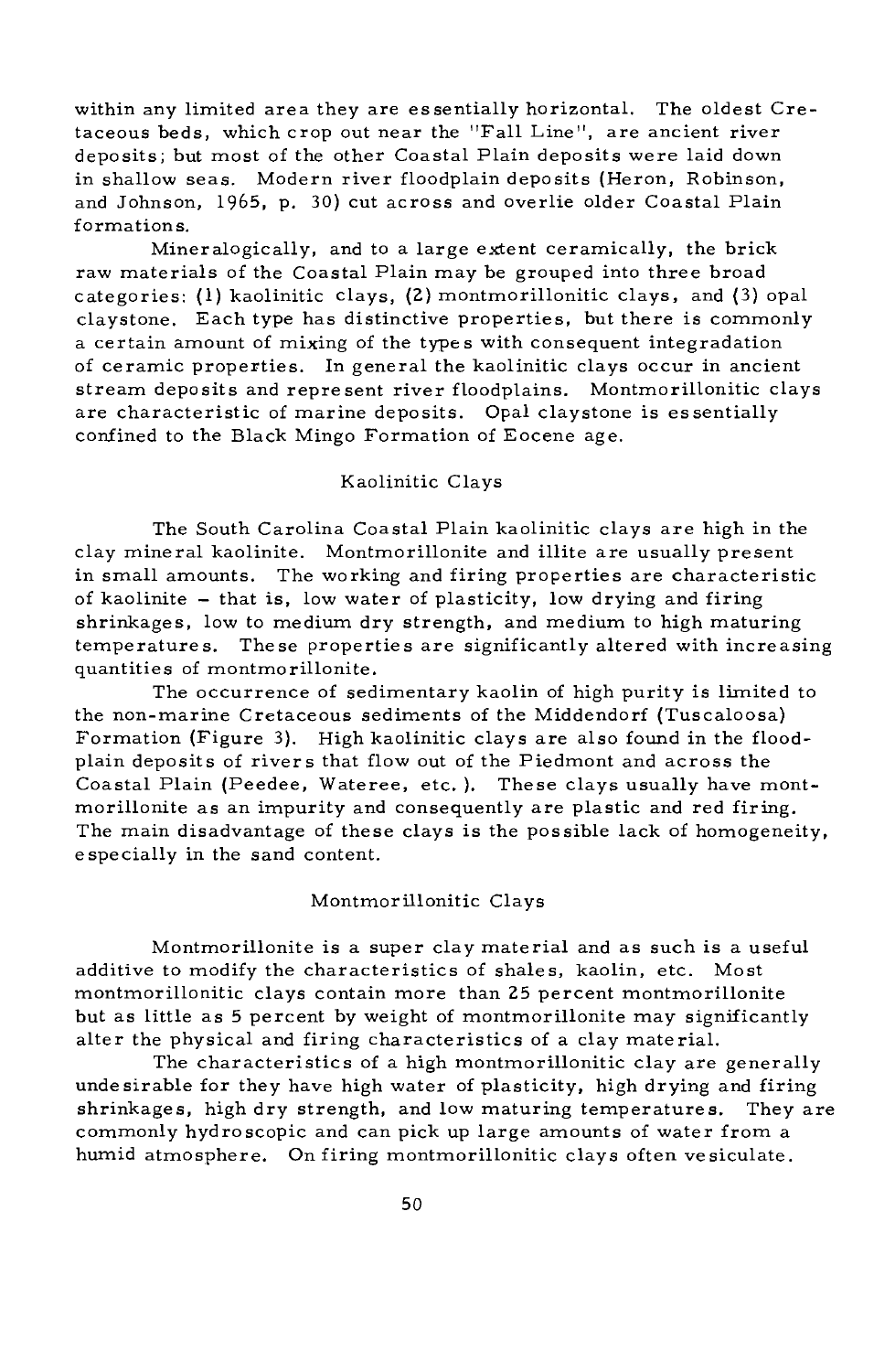Although pure montmorillonitic clays are generally useless as a base raw material, small quantities of such clays may be of considerable value as an additive to improve plasticity and lower maturing temperatures.

Occurrences. - Coastal Plain montmorillonitic clays are widespread. The formations mentioned below have the most notable deposits.

The McBean Formation in Orangeburg and Calhoun Counties contains a clay bed of 5 to 15 foot thickness that is found over a considerable area (Heron, Robinson, and Johnson, 1965, p. 24, 41- 44). The clay bed is locally very pure.

The Black Creek Formation in Flo renee and Darlington Counties contains layers and lenses of clay materials as thick as 15 feet {Heron, Robinson, and Johnson, p. 15, 39-40).

The Hawthorn Formation in Beaufort and Jasper Counties contains a widespread highly montmorillonitic clay called the Coosawhatchie clay. It has a maximum thickness of up to 25 feet and is located near the surface. Attapulgite clays are also found in the Hawthorn Formation.

Pleistocene marine clays are found in the lower Coastal Plain. These clays have been deposited in ancient lagoons behind barrier bars {Heron, Robinson, and Johnson, p. 27-28). The deposits are up to 20 feet or more thick and are of wide extent. The clays are commonly kaolinitic montmorillonite. The near surface parts of the clay deposits are often more kaolinitic than the same deposits at depth because of surface alteration by weathering of montmorillonite clay to kaolinite. Caution must be exercised in sampling and mining these clay deposits because of this change downward.

#### Opal Claystone

The pure varities of this unusual ceramic material have a low bulk density and high porosity. Bulk density ranges from 0. 7 grams/cc to 1. 2 grams/cc and porosity ranges from 50 to 70 percent. The pure material has low plasticity and poor extrusion characteristics, but some varieties contain abundant montmorillonite as an impurity with a resulting improvement in plasticity and extrusion characteristics. The purer varieties are fairly refractory and maintain thin low bulk density and high porosity on firing to temperatures as high as 2400°F.

Opal claystones vary from a light buff color on weathered outcrops to a medium to dark gray or black when fresh. The ligher colored material usually has the highest porosity and lowest bulk density. The darker colored claystones generally have more admixed montmorillonitic clay and consequently have a reduced apparent porosity, a higher bulk density, a reddish color upon firing, and lower melting temperatures.

The opal claystones commonly have very low strength in fired samples. Possible use in brick manufacture would be as sand coatings or as inclusions in the body of the brick to reduce weight.